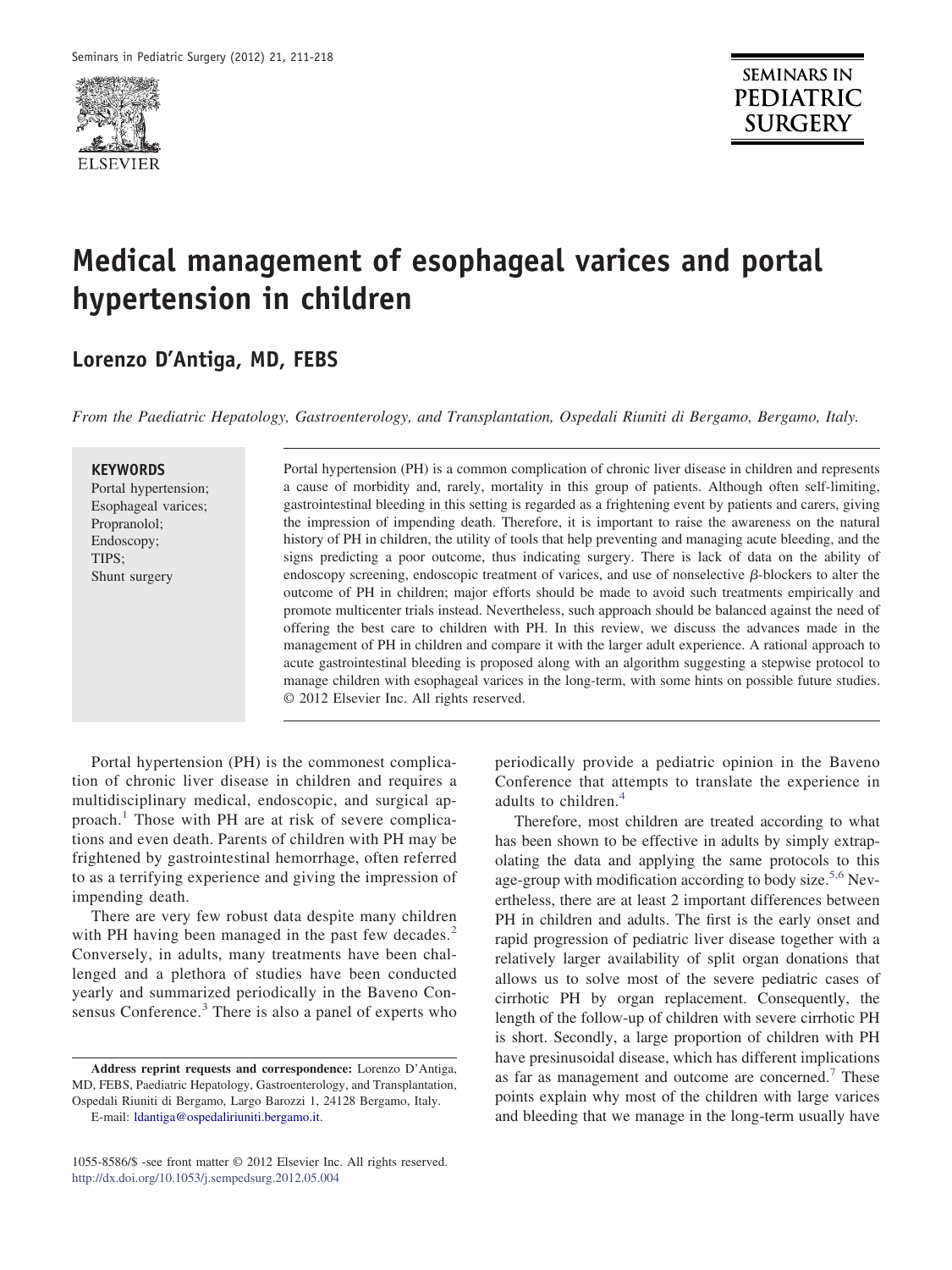noncirrhotic PH— clearly a scenario different to that in adult practice.

There is little evidence on the efficacy of nonselective -blockers (NSBBs), endoscopic treatment of varices, effectiveness of portosystemic shunts in children with PH, and even less in noncirrhotic  $PH.<sup>2,8,9</sup>$ 

We will review the information available in this field so far and compare it with the larger experience in adults in which different factors, such as the complications of the hyperdynamic circulation and the occurrence of hepatic encephalopathy, play a role in response to treatment, morbidity, and mortality. $3$ 

### **Distinctiveness of PH in children: noncirrhotic PH**

Many children with long-standing PH have a noncirrhotic cause, such as extrahepatic portal vein obstruction (EH-PVO) and conditions characterized by the wide spectrum of the liver ductal plate malformation.<sup>10</sup> Most children with noncirrhotic EHPVO develop severe bleeding episodes and hypersplenism but do not progress to end-stage liver disease, $^{11}$  and therefore show no indication for liver transplantation (LT).

EHPVO is commonly considered a less severe form of PH, especially because mortality from bleeding appeared to be negligible in this group of patients<sup>12</sup> and the major complications of the hyperdynamic circulation of cirrhosis (high cardiac output, hepatorenal syndrome, spontaneous bacterial peritonitis) are not seen. Nevertheless, children with EHPVO have much morbidity affecting their quality of life, such as frequent bleeding episodes, huge splenomegaly and hypersplenism, growth retardation, and neurocognitive impairment.<sup>13-16</sup>

We reviewed our institutional series of 65 children with EHPVO and found that most were born preterm and had had insertion of an umbilical venous catheter. The median age at diagnosis was 3.5 years, and half of them presented with a gastrointestinal bleed. Overall, 40 children (61%) had had at least 1 episode of gastrointestinal bleeding at a median age of 4 (range, 0.5-17.5) years during a follow-up period of 10.2 (0.6-19.4) years; 23 (35%) had more than 1 episode (up to 6 episodes). Overall, 254 endoscopies were carried out in this cohort. No one died of a bleeding episode. By the age of 10 years, 60% of children had varices that were not controlled by medical/endoscopic treatment. Thirty-four patients (53%) had a complicated course and were considered for further intervention; of 34 patients, 13 (38%) underwent a proximal splenorenal shunt, 13 (38%) a meso-portal bypass (MPB), 3 a meso-caval shunt, 2 a transjugular intrahepatic portosystemic shunt (TIPS), 2 a distal splenorenal shunt, and 1 a LT because of hepatopulmonary syndrome. Overall, the management of patients requiring surgical or radiological interventions was successful in 28 of 34 (82%), with a high rate of patency

of shunts and bypass (27/33, 82%). At the last follow-up, control of bleeding by medical and surgical means was achieved in 93% of the group.<sup>17</sup>

It is clear that most of the efforts spent on PH in children are directed at a population whose features and management are different from the adult population. Therefore, it seems obvious that the experience gained in adults cannot be translated directly to the pediatric setting.

## **Definition and clinical features of PH in children**

PH is commonly defined as a condition in which portal pressure is higher than 10 mm Hg. In adults, hepatic venous pressure gradient (HVPG; normal values, 1-6 mm Hg) is widely used to measure the portal pressure and to diagnose PH, and in this setting a gradient  $>10$  mm Hg has been shown to predict the formation of esophageal varices and bleeding.<sup>18,19</sup> In children, this simple tool is considered to be technically demanding and invasive, making it impractical. Besides, many children have presinusoidal PH that cannot be unmasked by HVPG. Therefore, PH is diagnosed on the basis of indirect signs such as splenomegaly, hypersplenism, and esophageal varices. Recent studies have shown that a clinical prediction rule can predict the presence of esophageal varices in children,  $20$ with the best predictor being platelet/spleen size *z* score ratio. $21$  Such clinical indices may allow triaging children with chronic liver disease to undergo an invasive procedure such as upper gastrointestinal endoscopy. The value of such predictors of formation of varices, however, should be considered on the basis of a definite intention to perform some sort of prophylaxis of bleeding. Currently, there are no data supporting the role of preprimary prophylaxis (prevention of the formation of varices) or primary prophylaxis (prevention of first bleeding) in children<sup>2</sup>; nevertheless, many clinicians would consider a cirrhotic child with large varices at risk of mortality from the first bleed, and therefore a definite candidate for primary prophylaxis.<sup>5,22</sup> A reasonable, and somehow evidence-based, consensus on indication to perform endoscopic secondary prophylaxis (prevention of rebleeding) in cirrhotic children appears to be wide.<sup>4</sup>

#### **The common practice: a survey on management of PH in children**

During the year 2007, a group of 27 pediatric experts working in tertiary care European and American centers carried out a survey on their practice in the management of PH (Figure 1A-H). According to the survey, the overall number of children followed by the experts was approximately 600, of whom 350 had EHPVO. Most centers were looking after 10-50 children with PH; the majority evaluated a child with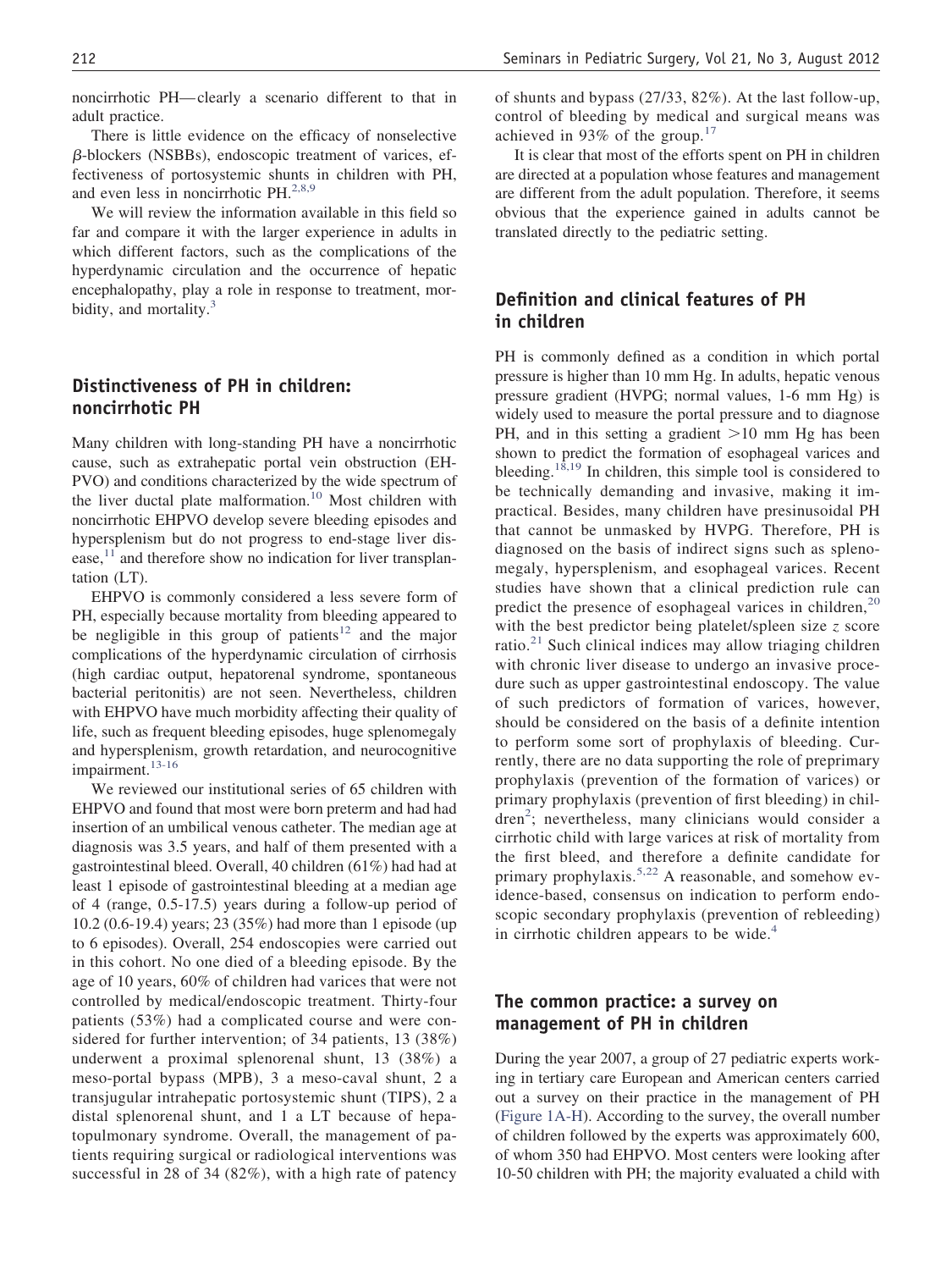

**Figure 1** (A-H) Results of a multicenter survey on the current practice in the management of portal hypertension in children.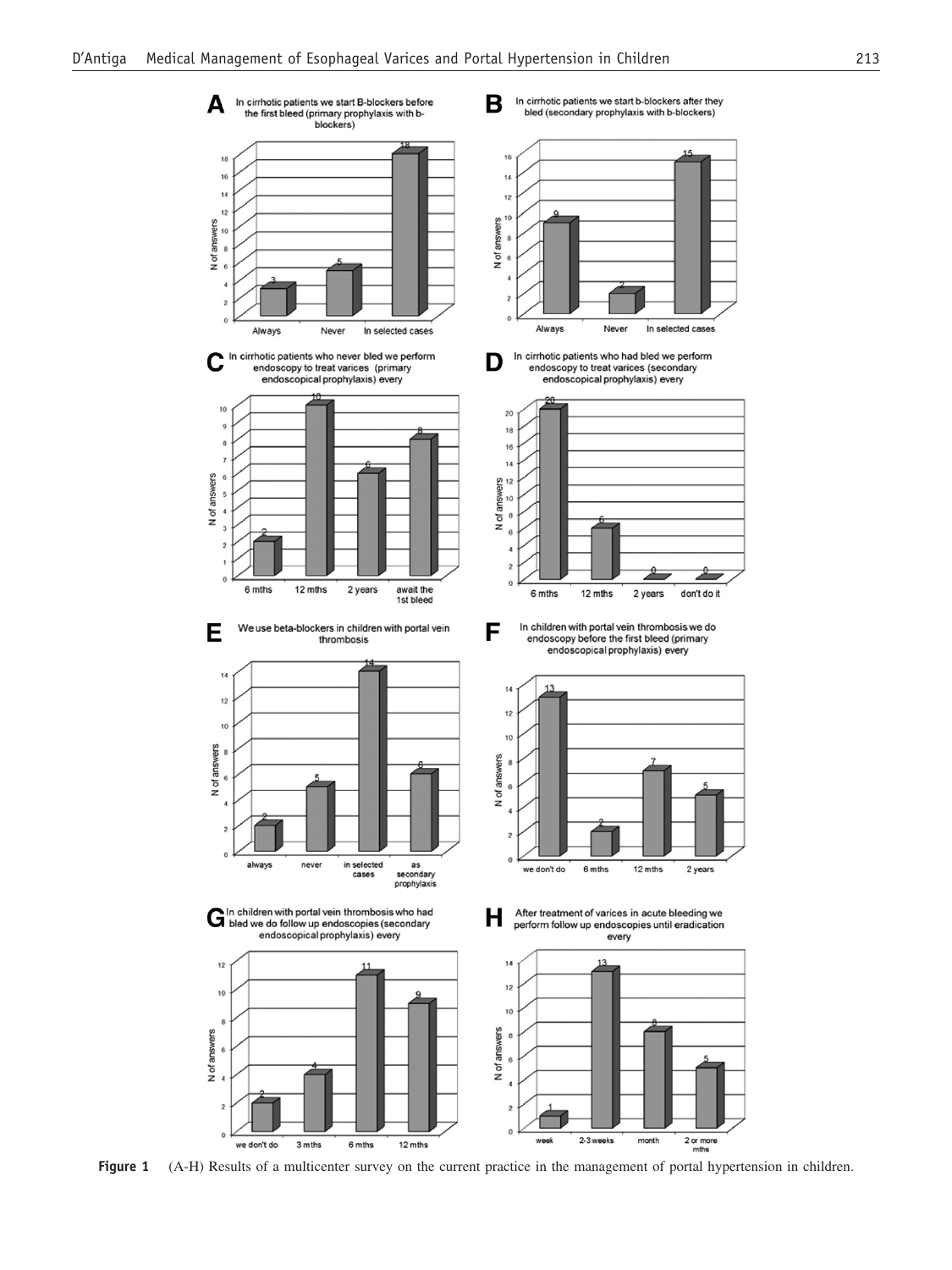clinical signs of PH by performing a diagnostic endoscopy followed by a yearly monitoring, whereas a minority would not perform any investigation before the first bleeding episode, especially in children with noncirrhotic PH (Figure 1A-G). Primary prophylaxis by endoscopic treatment of varices was carried out in 60% of the centers but only for cirrhotic PH (Figure 1C, 1F), whereas secondary prophylaxis was performed in nearly all cirrhotic and noncirrhotic patients with a 6-monthly surveillance protocol (Figure 1D, 1G). Eradication of varices after an episode of bleeding was carried out within a month from the event (Figure 1H). NSBBs were started as primary prophylaxis only in selected cases regardless of the pathophysiology of PH, whereas about half of the centers introduced NSBBs as secondary prophylaxis (Figure 1A, 1B, 1E). In many centers, endoscopic treatment of varices was carried out in the operating theater with intubation under general anesthesia. Most of the centers used octreotide during a bleeding episode and would perform an abdominal tap to rule out spontaneous bacterial peritonitis in case of signs of infection in ascitic children.

#### **Management of acute variceal bleeding**

The main goal of the management of a child with acute esophageal bleeding is blood volume restitution. It is therefore mandatory to monitor vital signs, obtain venous access to perform blood tests (full blood count, International Normalized Ratio, liver function and electrolytes, C-reactive protein, and a blood crossmatch) and start blood volume correction.<sup>23</sup> Packed red blood cells (PRC) should be provided with the aim to maintain the hemoglobin  $>7$  g/dl, carefully avoiding a rebound overload of fluids that favor rebleeding. In the presence of coagulopathy, it might be wise to support the patient with plasma, also in view of the fact that esophageal bleeding implies loss of whole blood that, if large, will not be efficiently replaced by PRC. Children with upper gastrointestinal bleeding may benefit from nasogastric tube placement, with the primary goal being to monitor persistence of active bleeding. Vasoactive drugs, such as octreotide, are effective in stopping bleeding from varices and should be started immediately to bridge the child to endoscopy, and continued thereafter for a total of 4-5 days. $24$  In adults, it has been proven that infectious complications commonly follow an episode of variceal bleeding in cirrhotic patients.<sup>25</sup> Although in children there is no such evidence so far, it is recommended to monitor them for any sign of infection and, if present, to start antibiotic treatment promptly, especially in cirrhotic children with advanced disease.

After the initial step, the child should be managed according to hemodynamic stability and the control of bleeding. If unstable, the child should be managed in an intensive care setting, possibly with a central venous catheter providing information on circulating blood volume and preload. **Figure 2** Proposed algorithm for the approach to the child with acute variceal bleeding. NGT, nasogastric tube; INR, international normalized ratio; CRP, C-reactive protein; ICU, intensive care unit; PRC, packed red blood cells; FFP, fresh frozen plasma; TIPS, transjugular intrahepatic portosystemic shunt.

Usually bleeding stops spontaneously after the ruptured varix empties. After cessation, it is usually acceptable to schedule an elective endoscopy in the following 24-72 hours because rebleeding is uncommon during this time frame. If bleeding does not stop despite appropriate fluid load and correction of coagulopathy, the child may require urgent endoscopy, and rarely, the placement of a Sengstaken balloon as a bridge to TIPS or urgent shunt surgery (Figure 2).<sup>4</sup> Endoscopic sclerotherapy (EST) around the vessel may be the only option to treat an acutely bleeding varix that is underfilled, and therefore difficult to be strangulated by a rubber band placed by endoscopic variceal ligation (EVL) devices.

#### **Endoscopy for screening and management of esophageal varices**

There are few reports on the prevalence of varices in children with PH, and it is therefore difficult to predict how many children would benefit from endoscopic screening. Besides, the uncertainty regarding the impact of any prophylaxis in this setting makes endoscopic screening questionable. Despite this, the mortality of cirrhotic children at the time of first bleeding episode has been reported to be as high as  $5\%$ -15%<sup>26</sup> and supports screening endoscopy in all children with advanced liver disease and clinical signs of PH.

There are scant data on diagnosis and grading of esophageal varices in children. Scoring systems adopted in adults have been neither validated nor standardized in children, and there is little knowledge of their reproducibility. $2^{1,27}$  Such information is mandatory to determine the effectiveness of prophylaxis of variceal bleeding by either NSBBs or endoscopic treatment. However, studies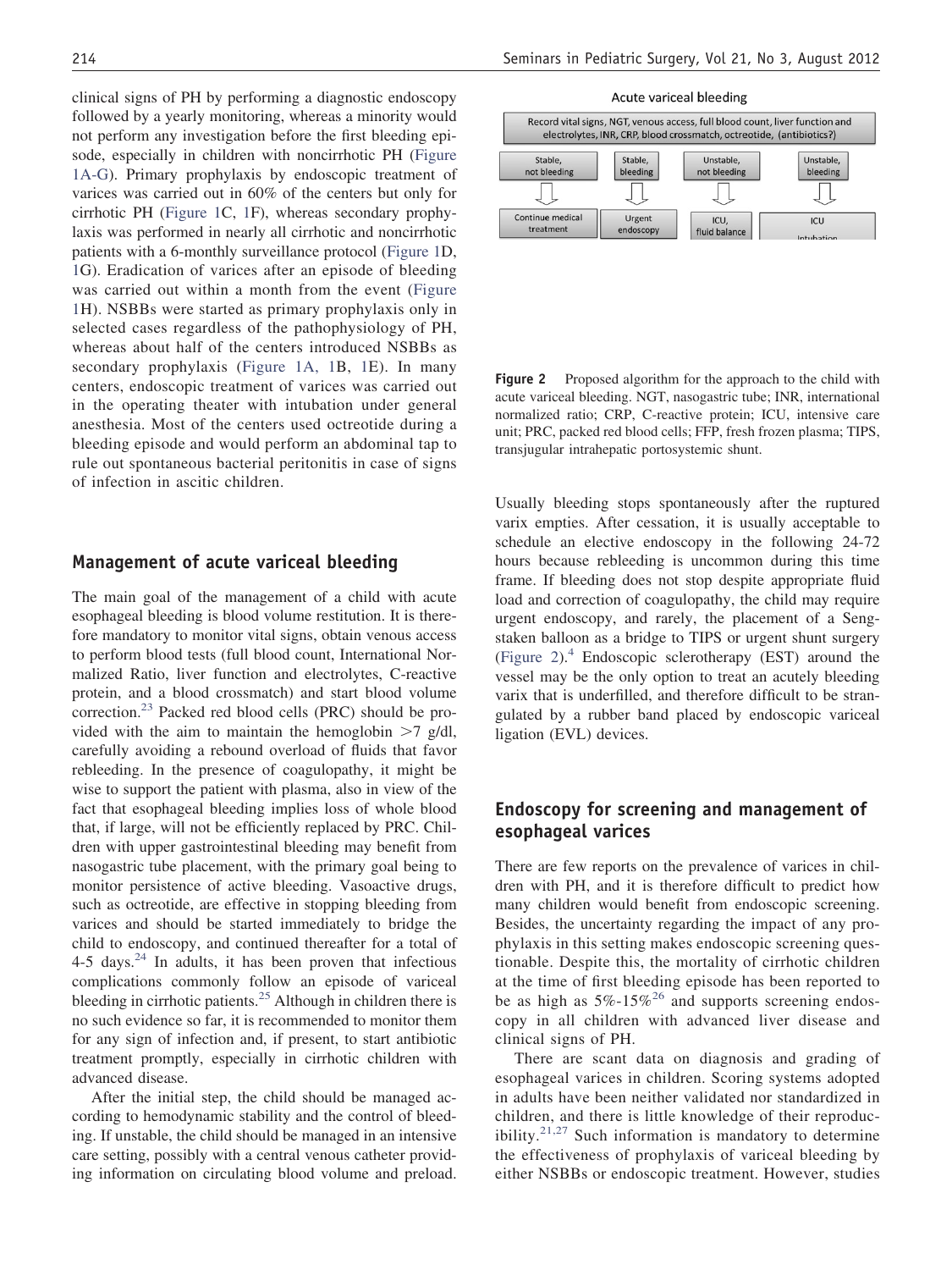

**Figure 3** Large esophageal varices with red marks in a child with portal hypertension. (Color version of figure is available online.)

on the interobserver agreement on pediatric varices scoring are underway, and the preliminary results suggest that accordance in the recognition of large varices is satisfactory.<sup>28</sup>

Endoscopic obliteration of varices in the past was done with sclerotherapy using sclerosing agents (such as ethanolamine or polidocanol) injected inside or around the varix. In the last decade or so, variceal band ligation (EVL) has become more popular and has been shown to be superior to EST as far as efficacy, safety, and degree of standardization are concerned, even in children.29 Nevertheless, EVL is not feasible in infants because the devices available on the market cannot be used with small pediatric endoscopes. In these patients, EST remains the only option to obliterate large varices.

A real challenge in this setting is the presence of large gastric varices; there are no published data on experience of management of gastric varices in children, and probably most centers would treat this scenario according to the experience in adults.<sup>3,4</sup> Large gastric varices are a threat because they are difficult to obliterate prophylactically, and even more so if actively bleeding; in this situation, balloon tamponade is often ineffective and the only option is to perform EST with tissue glue (such as *N*-butyl-cyanoacrylate). In general, a child with large gastric varices should be considered for TIPS, shunt surgery, or LT based on the degree of liver disease.

A major issue to be solved is how to grade varices in this setting. Historically, varices have been defined into 3 degrees according to the size, and red marks have been shown to predict bleeding. More recently, the classification has been simplified, and the proposed description of small or large varices, with or without red marks, appears to be more practical.<sup>30</sup> The point is establishing what picture predicts bleeding; probably large varices, varices of any size but with red marks, and gastric varices are at higher risk of bleeding in the short-term (Figure 3). $31$ 

Thus, it appears that endoscopy in children with PH is definitely indicated only for the treatment of acute bleeding and in the secondary prophylaxis of further bleeding episodes. The usefulness of diagnostic endoscopy and primary prophylaxis of bleeding by endoscopic obliteration is still unproven, and its impact on the outcome should be a matter of structured investigational trials.

### **Nonselective β-blockers**

PH in cirrhotic subjects results from distorted liver architecture, small vessel portal thrombosis, increased vascular tone, all leading to an increase in portal vascular resistance. $32$  Splanchnic arteriolar vasodilation caused by vasoactive substances released in cirrhotic patients also leads to increasing portal venous flow, exacerbating PH. The rationale of NSBBs, such as propranolol, stands on its ability to decrease the portal flow by reduction of cardiac output (via  $\beta$ 1-receptor antagonism) and to diminish the intrahepatic and splanchnic vasoconstriction (via  $\beta$ 2-receptor antagonism). $33$  Studies in adults have shown that a dose reducing the heart rate by 25% (or the HVPG by 20%) does decrease the bleeding rate in cirrhosis.<sup>34</sup>

There are no randomized trials assessing the efficacy of propranolol as prophylaxis of variceal bleeding in children, and the few cohort studies carried out did not include the measurement of HVPG before and after treatment start.<sup>5,35-39</sup> Moreover, these studies showed that in children the evaluation of heart rate at rest is problematic and the range of drug dosage required to reduce it by 25% is very wide, making achievement of adequate NSBBs dosage impractical and time-consuming. Whether pediatric patients with presinusoidal PH, having no classical features of the hyperdynamic circulation, may benefit from treatment with NSBBs has yet to be demonstrated. $40$ 

A further difficulty in carrying out trials with NSBBs in this setting is that in Europe propranolol is not licensed for use in children. Although the drug has been prescribed extensively in cardiac and liver pediatric patients for years, no studies on safety and tolerability are available, and therefore it will be very difficult to get approval from European Medical Agency and/or local ethic committee for such a trial. Despite these difficulties, and although the official recommendation is that lack of evidence should lead to avoid the empirical use of available treatments, many clinicians taking care of children with severe PH use NSBBs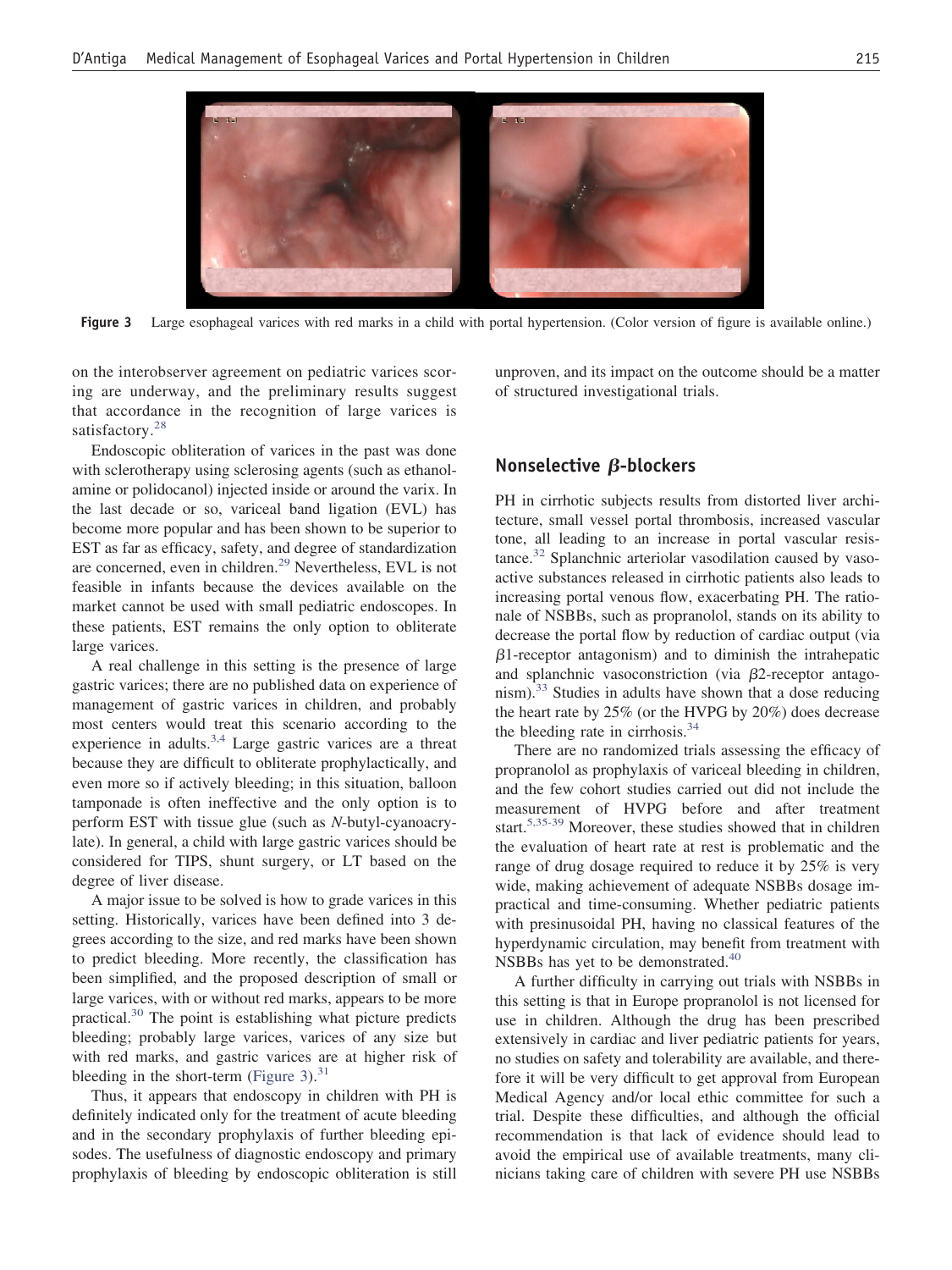as prophylaxis of bleeding (Figure 1B, 1C). From their experience as well as from the previously published studies, it appears that propranolol is safe for children, even at high  $doses.<sup>41</sup>$ 

## **Surgical procedures (see also "Surgical Management of Portal Hypertension in Children," in this issue)**

When medical and endoscopic treatment of bleeding varices fails, the only option is to consider decompression of the portal system by a shunt or a bypass.<sup>42</sup>

Children with EHPVO can be managed effectively by MPB<sup>43</sup>; however, in our experience of children who had an umbilical venous catheter placed at birth, only about half had a patent Rex recessus at retrograde portogram.<sup>17</sup> If the MPB is not feasible, these can usually be treated by other forms of shunt surgery.<sup>9</sup> One recently suggested approach is to perform the MPB preemptively, regardless of complications of PH, in view of its beneficial effects on growth and neurocognitive outcome.<sup>44</sup> Other patients with presinusoidal PH, but not amenable to a MPB, can be managed by TIPS or by shunt surgery.<sup>45</sup> In the aforementioned survey, less than half of participants would propose a preemptive MPB in children with EHPVO, whereas there was agreement on the possible use of TIPS in children with compensated cirrhosis and severe PH (Figure 1H).

Cirrhotic children with PH usually have a rapidly progressive biliary type of cirrhosis (such as biliary atresia, intrahepatic cholestasis, and Alagille syndrome), are young, and have a short transplant-free survival. In our institution, we have performed 480 pediatric transplants in 15 years, and the median age at transplantation is 1.4 years. Therefore, shunt surgery is rarely indicated in this cohort of patients in whom PH is usually accompanied by liver decompensation and is an indication for LT. However, cirrhotic children with a compensated long-standing noncholestatic liver disease complicated by severe PH may occasionally be considered for shunt surgery.<sup>45</sup>

#### **Transjugular intrahepatic porto-systemic shunt**

TIPS is a well-established tool to manage severe complications of PH in adults, but its experience in children is limited. We have recently reported our series of 13 children affected by PH unresponsive to NSBBs and endoscopic treatment who were considered candidate for TIPS. Eleven underwent a successful expanded-polytetrafluoroethylenecovered stent placement, including 3 who had had a split LT. The shunt led to significant decrease of the portosystemic gradient and to the resolution of PH complications in all but one. No patient developed overt hepatic encephalopathy. All shunts were patent at the last follow-up (median of 20 months) or transplantation.<sup>46</sup> TIPS appears to be feasible and effective in children as it is in adults and should become part of the armamentarium used to manage PH complications in pediatric patients.

### **What is the best protocol for screening, prophylaxis and treatment of esophageal varices?**

Large sample sizes, difficulties in recruiting patients into multicenter studies, and the lack of official approval and knowledge on drug dosing make it quite unlikely that there will be robust data on the use of NSBBs in children with PH in the next years. The same applies to endoscopy because there is no single center able to recruit enough patients to answer questions regarding screening and primary prophylaxis of varices, and multicenter trials require diagnosis and treatment standardization. Besides, such studies can probably only be carried out in noncirrhotic children having sufficient follow-up time to test the given hypothesis. Alternatively, many centers are already using these tools empirically (Figure 1) both in cirrhotic and noncirrhotic children, with uncertain and inconsistently measurable results. Is it then possible to gather more information on the utility of NSBBs and endoscopic treatment of varices in children?

A proper trial on this matter should be randomized and have variceal bleeding as the primary end point; however, many clinicians and families would consider permitting a gastrointestinal bleed as unacceptable to test the hypothesis of effectiveness of NSBBs or endoscopic treatment. One possibility to overcome this could come from considering the development of large varices as the end point because children with large varices or red marks have failed treatment and will eventually bleed. At least 2 studies have shown that most children with cirrhosis or portal vein



**Figure 4** Proposed algorithm for the approach to the child with portal hypertension. TIPS, transjugular intrahepatic portosystemic shunt. The circled "R" represents a step for possible randomization in a clinical trial.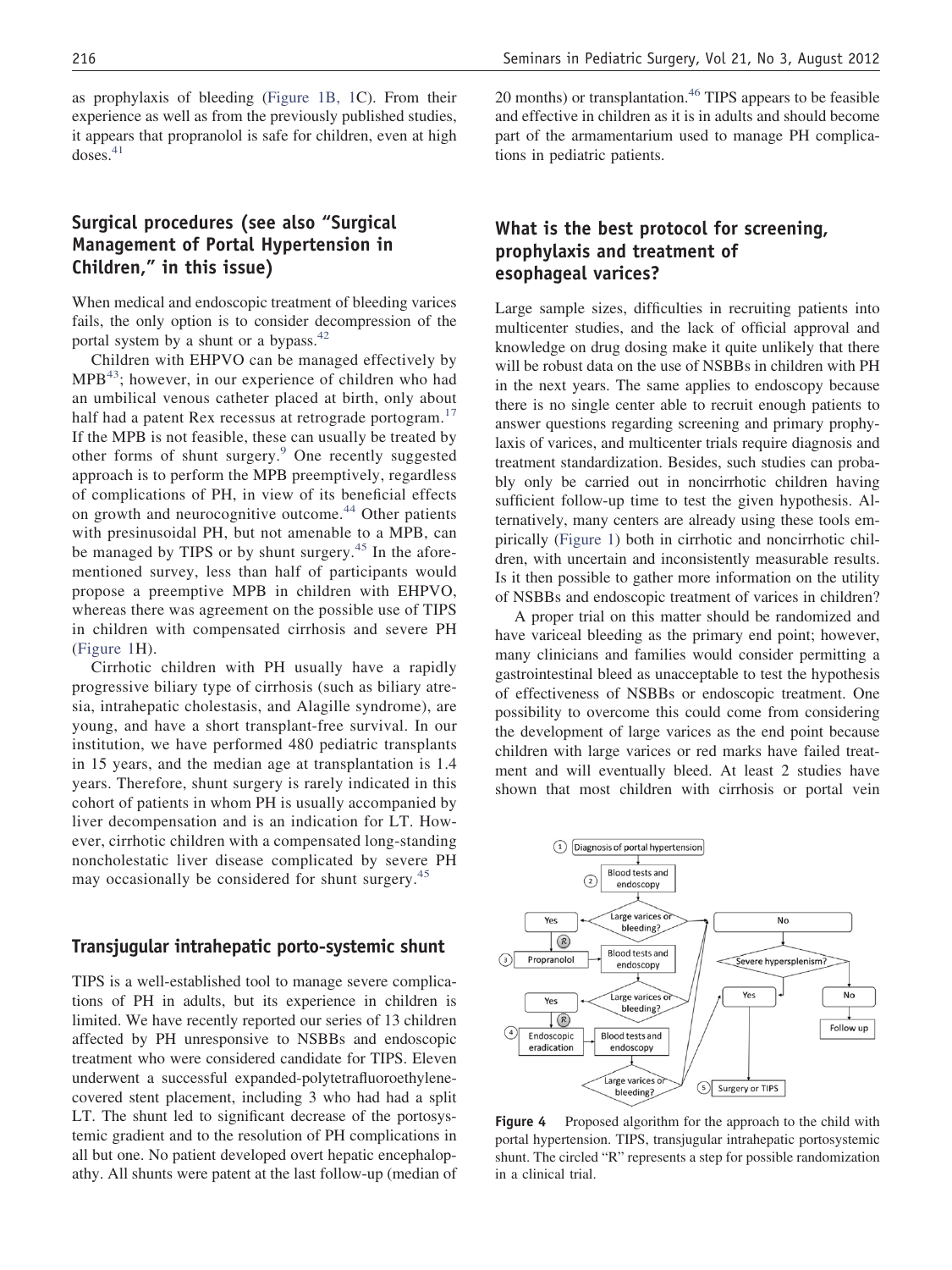thrombosis and grade 2-3 varices will bleed within a few years of follow-up. $47,48$ 

Therefore, it is possible to hypothesize a randomized, nonblinded multicenter trial of development of large varices in children and their response to treatment. Because of the large sample size needed, such study would first require a solid proof that there is sufficient agreement among endoscopists to recognize large varices in different pediatric centers. Figure 4 illustrates an algorithm of a stepwise approach to manage esophageal varices, which considers the formation of large varices as the end point and could offer the chance to test the hypothesis that NSBBs and endoscopy can improve the outcome of children with PH, avoiding the risk of not offering the best of practice currently available. Pediatric societies and their working groups are the natural setting to test new hypothesis and organize well-structured multicenter trials in this field. However, an extraordinary effort will be required to produce such evidence on the correct management of PH in children.

#### **References**

- 1. Alonso EM, Hackworth C, Whitington PF. Portal hypertension in children. Clin Liver Dis 1997;1:201-22, xiii.
- 2. Ling SC, Walters T, McKiernan PJ, et al. Primary prophylaxis of variceal hemorrhage in children with portal hypertension: A framework for future research. J Pediatr Gastroenterol Nutr 2011;52:254-61.
- 3. de Franchis R, Baveno V Faculty. Revising consensus in portal hypertension: Report of the Baveno V consensus workshop on methodology of diagnosis and therapy in portal hypertension. J Hepatol 2010;53:762-8.
- 4. Shneider BL, Bosch J, de Franchis R, et al. Portal hypertension in children: Expert pediatric opinion on the report of the Baveno V consensus workshop on methodology of diagnosis and therapy in portal hypertension. Pediatr Transplant 2012 March 13 [Epub ahead of print].
- 5. Shashidhar H, Langhans N, Grand RJ. Propranolol in prevention of portal hypertensive hemorrhage in children: A pilot study. J Pediatr Gastroenterol Nutr 1999;29:12-7.
- 6. Howard ER, Stringer MD, Mowat AP. Assessment of injection sclerotherapy in the management of 152 children with oesophageal varices. Br J Surg 1988;75:404-8.
- 7. Abd El-Hamid N, Taylor RM, Marinello D, et al. Aetiology and management of extrahepatic portal vein obstruction in children: King's College Hospital experience. J Pediatr Gastroenterol Nutr 2008;47: 630-4.
- 8. Ling SC. Should children with esophageal varices receive beta-blockers for the primary prevention of variceal hemorrhage? Can J Gastroenterol 2005;19:661-6.
- 9. Lillegard JB, Hanna AM, McKenzie TJ, et al. A single-institution review of portosystemic shunts in children: An ongoing discussion. HPB Surg 2010;2010:964597.
- 10. Gunay-Aygun M. Liver and kidney disease in ciliopathies. Am J Med Genet C Semin Med Genet 2009;151C:296-306.
- 11. Maksoud-Filho JG, Gonçalves ME, Cardoso SR, et al. Long-term follow-up of children with extrahepatic portal vein obstruction: Impact of an endoscopic sclerotherapy program on bleeding episodes, hepatic function, hypersplenism, and mortality. J Pediatr Surg 2009;44:1877-83.
- 12. Orloff MJ, Orloff MS, Girard B, et al. Bleeding esophagogastric varices from extrahepatic portal hypertension: 40 years' experience with portal-systemic shunt. J Am Coll Surg 2002;194:717-28.
- 13. Sharma P, Sharma BC, Puri V, et al. Minimal hepatic encephalopathy in patients with extrahepatic portal vein obstruction. Am J Gastroenterol 2008;103:1406-12.
- 14. Krishna YR, Yachha SK, Srivastava A, et al. Quality of life in children managed for extrahepatic portal venous obstruction. J Pediatr Gastroenterol Nutr 2010;50:531-6.
- 15. Lautz TB, Sundaram SS, Whitington PF, et al. Growth impairment in children with extrahepatic portal vein obstruction is improved by mesenterico-left portal vein bypass. J Pediatr Surg 2009;44:2067-70.
- 16. Mack CL, Zelko FA, Lokar J, et al. Surgically restoring portal blood flow to the liver in children with primary extrahepatic portal vein thrombosis improves fluid neurocognitive ability. Pediatrics 2006;117: e405-412.
- 17. Alberti D, Cheli M, Stroppa P, et al. Stepwise approach to extra hepatic portal vein obstruction in children. J Pediatr Gastroenterol Nutr 2010;50(suppl 7):E214.
- 18. Garcia-Tsao G, Groszmann RJ, Fisher RL, et al. Portal pressure, presence of gastroesophageal varices and variceal bleeding. Hepatology 1985;5:419-24.
- 19. Groszmann RJ, Wongcharatrawee S. The hepatic venous pressure gradient: Anything worth doing should be done right. Hepatology 2004;39:280-2.
- 20. Gana JC, Turner D, Roberts EA, et al. Derivation of a clinical prediction rule for the noninvasive diagnosis of varices in children. J Pediatr Gastroenterol Nutr 2010;50:188-93.
- 21. Gana JC, Turner D, Mieli-Vergani G, et al. A clinical prediction rule and platelet count predict esophageal varices in children. Gastroenterology 2011;141:2009-16.
- 22. Yachha SK, Sharma BC, Kumar M, et al. Endoscopic sclerotherapy for esophageal varices in children with extrahepatic portal venous obstruction: A follow-up study. J Pediatr Gastroenterol Nutr 1997;24:49-52.
- 23. Lacroix J, Hébert PC, Hutchison JS, et al. Transfusion strategies for patients in pediatric intensive care units. N Engl J Med 2007;356: 1609-19.
- 24. Eroglu Y, Emerick KM, Whitingon PF, et al. Octreotide therapy for control of acute gastrointestinal bleeding in children. J Pediatr Gastroenterol Nutr 2004;38:41-7.
- 25. Goulis J, Armonis A, Patch D, et al. Bacterial infection is independently associated with failure to control bleeding in cirrhotic patients with gastrointestinal hemorrhage. Hepatology 1998;27:1207-12.
- 26. van Heurn LW, Saing H, Tam PK. Portoenterostomy for biliary atresia: Long-term survival and prognosis after esophageal variceal bleeding. J Pediatr Surg 2004;39:6-9.
- 27. Bendtsen F, Skovgaard LT, Sørensen TI, et al. Agreement among multiple observers on endoscopic diagnosis of esophageal varices before bleeding. Hepatology 1990;11:341-7.
- 28. D'Antiga L BP, Dall'Oglio L, Davenport M, et al. Interobserver agreement on endoscopic classification of oesophageal varices in children: A multicenter study. J Pediatr Gastroenterol Nutr 2011;52(suppl 2):E72.
- 29. Zargar SA, Javid G, Khan BA, et al. Endoscopic ligation compared with sclerotherapy for bleeding esophageal varices in children with extrahepatic portal venous obstruction. Hepatology 2002;36:666-72.
- 30. Garcia-Tsao G, Bosch J, Groszmann RJ. Portal hypertension and variceal bleeding— unresolved issues. Summary of an AASLD and EASL: Single-topic conference. Hepatology 2008;47:1764-72.
- 31. Duché M, Ducot B, Tournay E, et al. Prognostic value of endoscopy in children with biliary atresia at risk for early development of varices and bleeding. Gastroenterology 2010;139:1952-60.
- 32. Garcia-Tsao G, Sanyal AJ, Grace ND, et al. Prevention and management of gastroesophageal varices and variceal hemorrhage in cirrhosis. Hepatology 2007;46:922-38.
- 33. Lebrec D. Pharmacological treatment of portal hypertension: Hemodynamic effects and prevention of bleeding. Pharmacol Ther 1994;61: 65-107.
- 34. Turnes J, Garcia-Pagan JC, Abraldes JG, et al. Pharmacological reduction of portal pressure and long-term risk of first variceal bleeding in patients with cirrhosis. Am J Gastroenterol 2006;101:506-12.